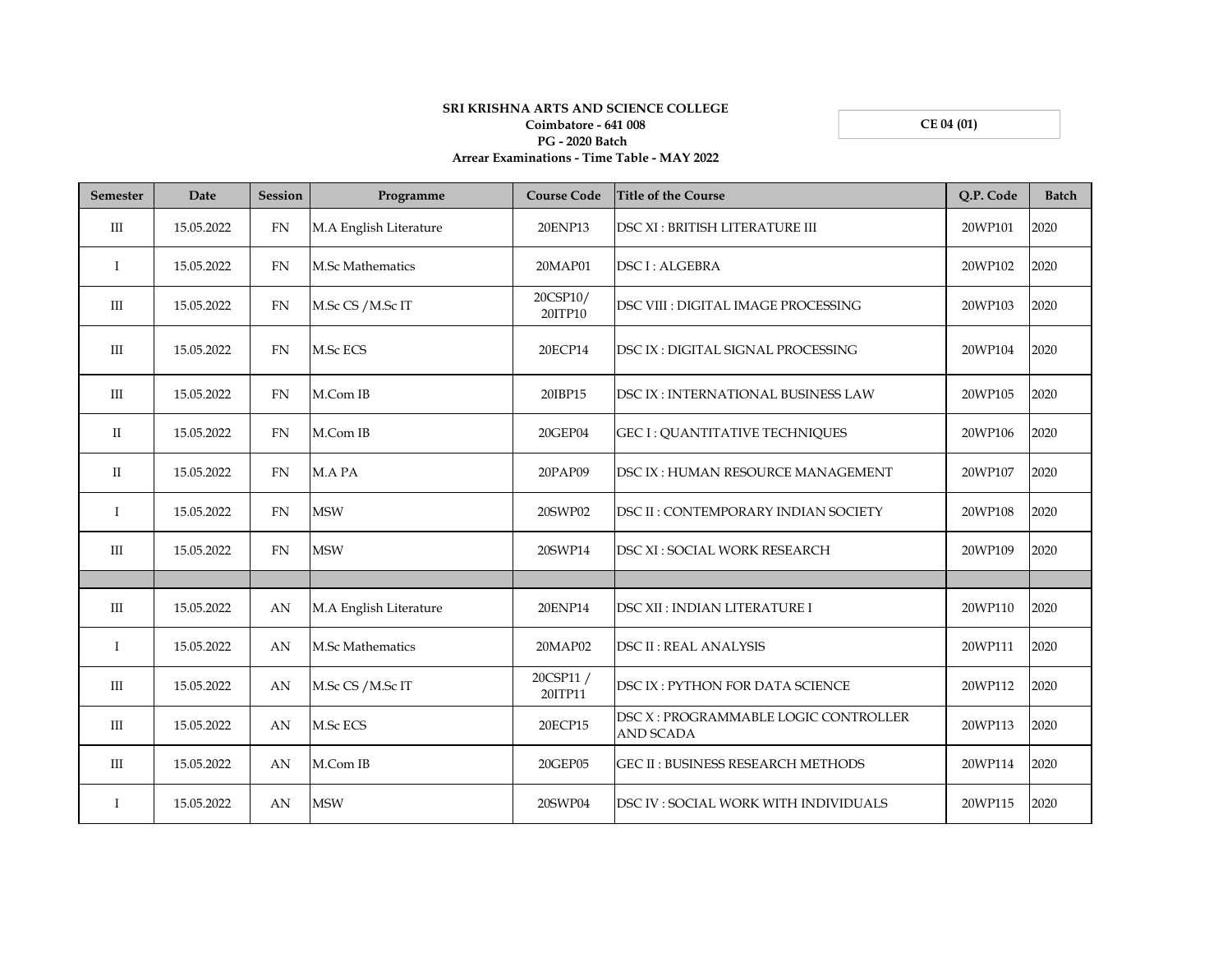| <b>Semester</b>                  | Date       | <b>Session</b> | Programme               | <b>Course Code</b>   | <b>Title of the Course</b>                                           | Q.P. Code | <b>Batch</b> |
|----------------------------------|------------|----------------|-------------------------|----------------------|----------------------------------------------------------------------|-----------|--------------|
| III                              | 15.05.2022 | AN             | <b>MSW</b>              | 20SWP15              | DSE II : HUMAN RESOURCE MANAGEMENT -<br><b>LABOUR LEGISLATIONS</b>   | 20WP116   | 2020         |
|                                  |            |                |                         |                      |                                                                      |           |              |
| $\mathop{\mathrm{III}}\nolimits$ | 21.05.2022 | <b>FN</b>      | M.A English Literature  | 20ENP15              | DSC XIII : POST-COLONIAL STUDIES                                     | 20WP117   | 2020         |
| $\mathbf I$                      | 21.05.2022 | <b>FN</b>      | <b>M.Sc Mathematics</b> | 20MAP03              | DSC III : ORDINARY DIFFERENTIAL EQUATIONS                            | 20WP118   | 2020         |
| III                              | 21.05.2022 | ${\rm FN}$     | M.Sc CS / M.Sc IT       | 20CSP14/<br>20ITP14  | DSC X : ARTIFICIAL INTELLIGENCE                                      | 20WP119   | 2020         |
| III                              | 21.05.2022 | <b>FN</b>      | M.Sc ECS                | 20ECP16              | DSC XI: RASPBERRY Pi AND IoT                                         | 20WP120   | 2020         |
| П                                | 21.05.2022 | FN             | M.Com IB                | 20IBP08              | DSC V : GLOBAL FINANCIAL MANAGEMENT                                  | 20WP121   | 2020         |
| Ш                                | 21.05.2022 | <b>FN</b>      | M.A PA                  | 20PAP15              | DSC XV : ENVIRONMENT MANAGEMENT                                      | 20WP122   | 2020         |
| $\bf{I}$                         | 21.05.2022 | <b>FN</b>      | <b>MSW</b>              | 20SWP03              | DSC III : HUMAN BEHAVIOR IN SOCIAL<br><b>ENVIRONMENT</b>             | 20WP123   | 2020         |
| Ш                                | 21.05.2022 | FN.            | <b>MSW</b>              | 20SWP16              | DSE II : MEDICAL & PSYCHIATRY - MEDICAL<br><b>SOCIAL WORK</b>        | 20WP124   | 2020         |
|                                  |            |                |                         |                      |                                                                      |           |              |
| III                              | 21.05.2022 | AN             | M.A English Literature  | 20ENP16              | <b>DSC XIV : SHAKESPEARE</b>                                         | 20WP125   | 2020         |
| $\bf{I}$                         | 21.05.2022 | AN             | <b>M.Sc Mathematics</b> | 20MAP04              | DSC IV : GRAPH THEORY                                                | 20WP126   | 2020         |
| III                              | 21.05.2022 | AN             | M.Sc CS / M.Sc IT       | 20CSP15 /<br>20ITP15 | <b>DSC XI: INTERNET OF THINGS</b>                                    | 20WP127   | 2020         |
| III                              | 21.05.2022 | AN             | M.Sc ECS                | 20ECP19B             | <b>DSE II: AUTOMOTIVE ELECTRONICS</b>                                | 20WP128   | 2020         |
| П                                | 21.05.2022 | AN             | M.Com IB                | 20IBP09              | <b>DSC VI: MARINE LOGISTICS</b>                                      | 20WP129   | 2020         |
| $\bf{I}$                         | 21.05.2022 | AN             | <b>MSW</b>              | 20SWP05              | DSC V : SOCIAL WORK WITH GROUPS                                      | 20WP130   | 2020         |
| Ш                                | 21.05.2022 | AN             | <b>MSW</b>              | 20SWP18              | DSE III : HUMAN RESOURCE MANAGEMENT -<br><b>INDUSTRIAL RELATIONS</b> | 20WP131   | 2020         |
|                                  |            |                |                         |                      |                                                                      |           |              |
| III                              | 22.05.2022 | <b>FN</b>      | M.A English Literature  | 20ENP18              | DSE III : OPTIONAL PAPER I - CANADIAN<br><b>LITERATURE</b>           | 20WP132   | 2020         |